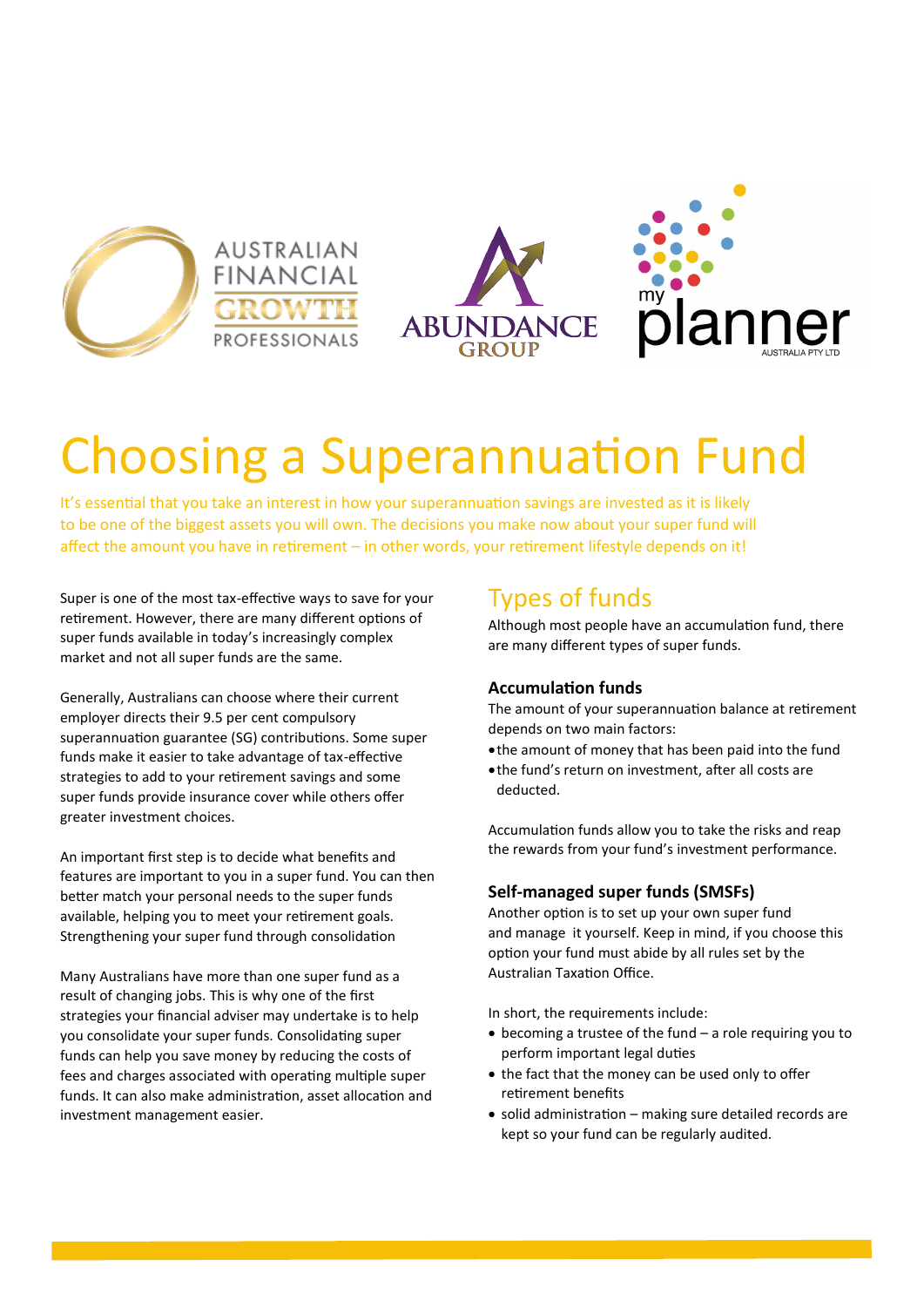You will need:

- to make it worthwhile, so a minimum base super balance of approximately \$200,000 is generally recommended
- to ensure that the account is well administered and managed by employing the services of professional accounting, tax, audit and legal advisers,
- the ability, time and interest to run the super fund and to arrange suitable life insurances.

For more information about SMSFs, please refer to our 'Self-managed superannuation funds' factsheet.

#### **Defined benefit funds**

With a defined benefit fund, your superannuation benefit at retirement is defined by the fund's regulations and generally depends on:

- the amount of money that has been paid into the fund
- your level of earnings at the time of your retirement
- your length of service with your employer.

For instance, your retirement balance could be worth four times your final salary after 20 years membership.

It is important to note a defined benefit account cannot be reinstated once it has been closed, so it is in your best interest to seek advice from a financial adviser before making these decisions.

# Key features and benefits

When deciding on which super fund is suitable for you, the different features of a super fund are important considerations.

## **Contribution types**

An important consideration is the way in which you can deposit money into your fund. This can influence the choice of strategies that you can use to raise savings or even reduce the tax you pay. For instance, your fund may not accept spouse contributions so you will not be able to take advantage of the tax benefits that the Government provides for this strategy.

As a base guide, you should ensure that your super fund allows the following contribution types:

- Your employer's mandatory contributions (award or superannuation guarantee (SG))
- Spouse contributions
- Government's super co-contributions
- Contributions split with a spouse
- Personal contributions (including self-employed)
- Salary sacrifice contributions.

#### **Insurance**

Opting to implement insurance within your super fund can be beneficial. Larger super funds have the ability to offer lower premiums as they are covering a large number of members on a group basis. Another benefit is to your hippocket – by paying insurance through your super fund instead of your post-tax income, all your premiums are generally tax-deductible to the fund, whereas the only insurance that is usually tax deductible outside of super is income protection insurance. The different types of cover generally available are income protection, total and permanent disablement and life insurance.

Considerations when taking out insurance within your super fund include:

- Characteristics: the features of your super fund can vary greatly between different providers. These features include the level of cover available, automatic acceptance levels, different underwriting terms, and claimable conditions.
- Limits: consideration should also be given to the restrictions that may be built into the cover offered. For example, you might be unable to keep the insurance cover if you change jobs. Keep in mind, it may also be difficult to receive benefits paid under insurance held through super. For instance, even if you qualify for a benefit payment under the insurance policy, the benefit may be paid into your super account, however, you will need to meet a condition of release (such as death or permanent incapacity) to receive the benefit out of your super fund.
- Restrictions: can also refer to part-time or casual work, dangerous jobs, maternity leave and your age.
- Charges: super funds will generally charge an insurance premium to your account for the insurance, unless your employer pays for it. Costs do vary greatly between providers, but your financial adviser will have this information readily available for comparison.

## Investment choice

Investment choice is essential as it will allow you the flexibility to modify your super investments to meet your personal preferences and needs, which may alter over time.

The decisions you make now can have a large impact on the funds you have accessible for your retirement.

At the very least, a super fund should offer a minimum of five options to match your risk profile and asset allocation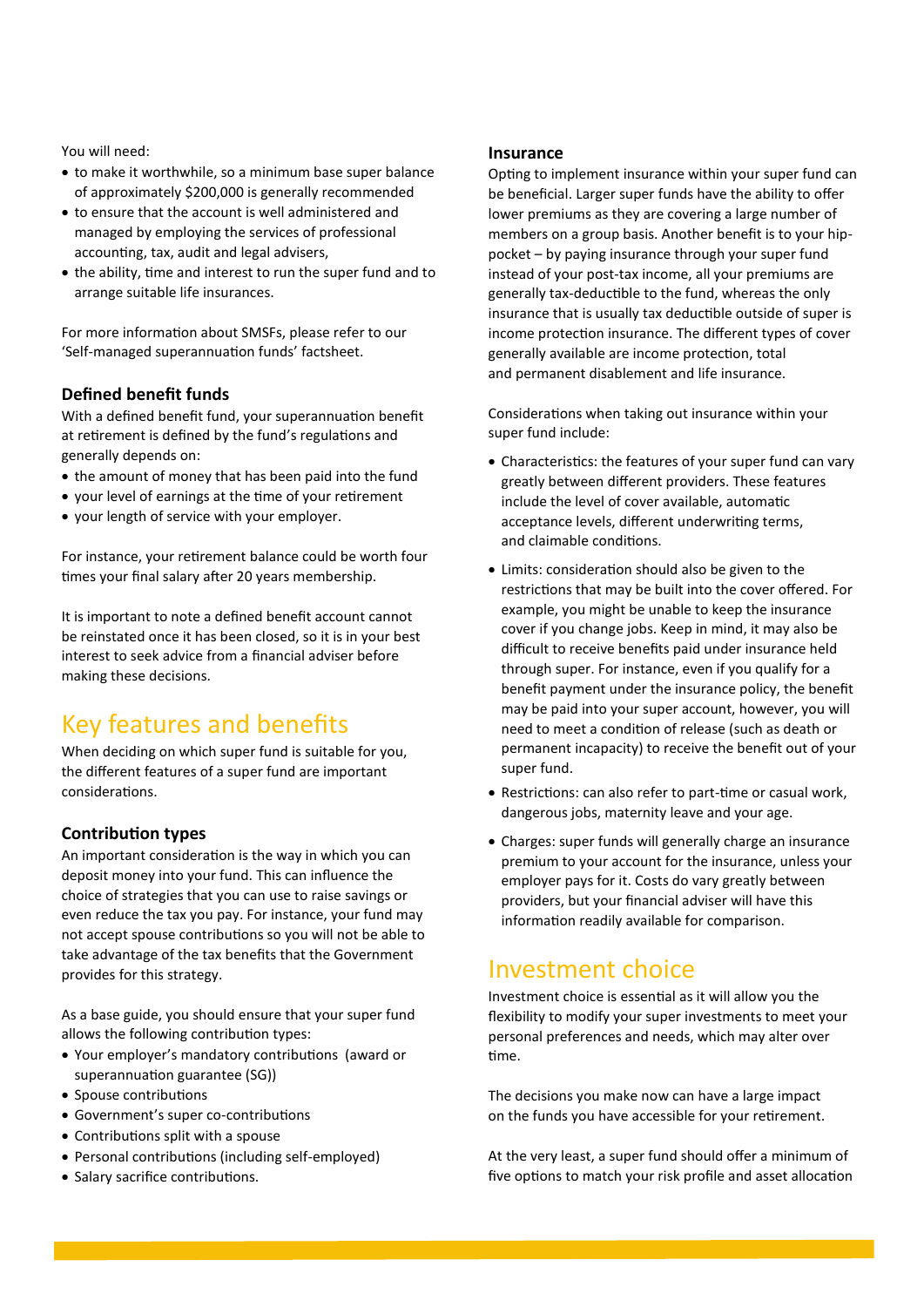needs. The level of choice required will be based on the level of control you want over the investments within your portfolio and the investment strategy you have in place.

Some super funds have default portfolios (known as model portfolios, multimix or managed accounts), some offer a choice of over 200 managed funds and access to the top 300 ASX listed shares. Your goal when evaluating a super fund's investment choices is to have the freedom to construct a portfolio to best meet your needs.

#### **Investment performance**

Although performance of the investment is important, historical performance is not the best indicator of future performance, especially if you're looking at short-term investment periods of one to three years. It should be noted that some investments within super funds can be high risk and provide high returns in the short term but that isn't always applicable over the long term.

As a guide, you should consider at least five years of performance figures as a basis to compare funds. Compare products only where they have consistent objectives, asset allocations and are calculated over the same time period.

The performance figures should also be calculated consistently (for example, is the figure before or after tax and fees).

Your financial adviser can help you compare the performance of various super funds.

## Fees and charges

Another important consideration when selecting your super fund is to compare the costs, as the fees you pay will have an impact on the sum of money you have for your retirement.

It is in your best interest to consult your financial adviser as some fees may be hidden or difficult to calculate, and they will be able to provide a clear comparison between them. The following are some examples of fee types applicable to super funds:

 **Administration fees** are charged for the administration of your super fund. These fees are generally charged as either a flat dollar amount or a percentage of your account balance. The administration fee can include a number of different fees such as the actual administration fee, trustee fee, responsible entity fee and expense recovery fee.

- **Management fees** are charged by fund managers for managing the underlying investment in which you have invested. The management fee can be included within administration fees or they may be taken into account in the value of the underlying investments.
- **Contribution/entry fees** are charged on the initial and sometimes subsequent investments you make into the fund or those made on your behalf. Many super funds charge and keep these fees but others let you negotiate them with your financial adviser and do not keep any fees.
- **Exit fees/penalties** are fees charged when you either exit your fund or where you exit the fund within a minimum prescribed period of time.
- **Performance fees** are charged by the underlying fund managers where they create performance greater than arranged standards. Performance fees are in addition to the standard management fees.
- **Adviser service fee** is charged where you consult your financial adviser on a regular basis. Your financial adviser will disclose any remuneration that may be charged to or received from your super fund. It is in your best interest to seek financial advice as it is an important element in making the right financial decisions and in the long run, will be beneficial to your super balance.
- **Other fees** include investment switching fees which can apply when you modify the investment choice in your super fund; and buy/sell costs where the price you pay to enter an investment option is larger than the price you receive when you sell the investment.

## Super service

The services a super fund can offer generally include a member website and client service centre, employee online reporting, education services and member newsletters. Online reporting can allow you to view your account details 24 hours a day, 7 days a week.

Super fund websites could provide you with information like:

- your current balance
- up-to-date performance data for all your investment choices
- insurance cover information
- consolidated asset allocation of all investments
- information regarding basic investments and their values
- details of all transactions and charges to your account.